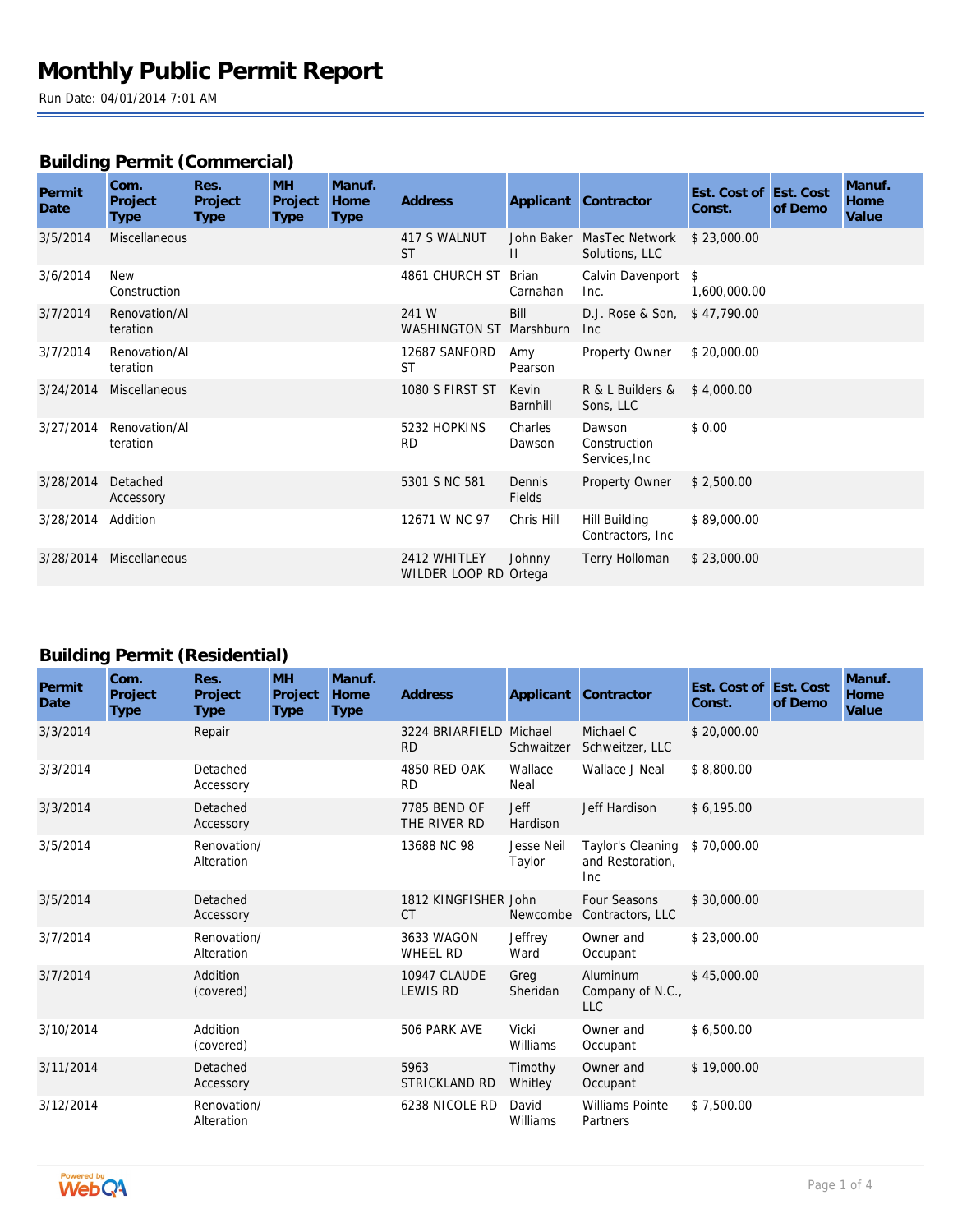## **Building Permit (Residential)**

| Permit<br>Date | Com.<br>Project<br><b>Type</b> | Res.<br>Project<br><b>Type</b> | <b>MH</b><br>Project<br><b>Type</b> | Manuf.<br>Home<br><b>Type</b> | Address                         |                       | Applicant Contractor                                     | Est. Cost of Est. Cost<br>Const. | of Demo | Manuf.<br>Home<br>Value |
|----------------|--------------------------------|--------------------------------|-------------------------------------|-------------------------------|---------------------------------|-----------------------|----------------------------------------------------------|----------------------------------|---------|-------------------------|
| 3/12/2014      |                                | New Single<br>Family           |                                     |                               | 2816 SPRING<br>TIME CT          | Jeff Benson Kingsmill | Construction Inc.                                        | \$120,000.00                     |         |                         |
| 3/13/2014      |                                | Miscellaneou<br>S              |                                     |                               | 102 S<br><b>EASTPOINTE AVE</b>  | Matt Habit            | Signs Now                                                | \$600.00                         |         |                         |
| 3/13/2014      |                                | New Single<br>Family           |                                     |                               | 6749 MOUNT<br>PLEASANT RD       | Ben Hager             | Hager<br>Construction &<br>Remodeling, inc               | \$245,000.00                     |         |                         |
| 3/14/2014      |                                | Renovation/<br>Alteration      |                                     |                               | 5664<br>FIELDSTREAM DR Wilks    | Dustin                | Property Owner                                           | \$15,000.00                      |         |                         |
| 3/17/2014      |                                | Miscellaneou<br>S              |                                     |                               | 6919 WINTERS<br><b>RD</b>       | Ramiro<br>Medina      | Property Owner                                           | \$5,000.00                       |         |                         |
| 3/17/2014      |                                | Miscellaneou<br>S              |                                     |                               | 3907 HALL DR                    | Mary<br>Hilliard      | Occupant                                                 | \$500.00                         |         |                         |
| 3/17/2014      |                                | New Single<br>Family           |                                     |                               | 7119<br><b>BITTERROOT RD</b>    | John<br>Newcombe      | Four Seasons<br>Contractors, LLC                         | \$280,000.00                     |         |                         |
| 3/17/2014      |                                | Miscellaneou<br>S              |                                     |                               | 4511 W<br><b>CASTALIA RD</b>    | Rodney<br>Sullivan    | Property Owner                                           | \$300.00                         |         |                         |
| 3/18/2014      |                                | <b>Deck</b>                    |                                     |                               | 12530 BELLAMY<br><b>MILL RD</b> | Walter<br>Craft       | Property Owner                                           | \$609.35                         |         |                         |
| 3/18/2014      |                                | Detached<br>Accessory          |                                     |                               | 3776 SUMMER<br>WALK RD          | Keith Price           | Keith Price<br>Construction                              | \$15,900.00                      |         |                         |
| 3/18/2014      |                                | New Single<br>Family           |                                     |                               | 3522 US 64A                     | Dean<br>Holland       | Dean A. Holland<br>Builders, Inc.                        | \$284,000.00                     |         |                         |
| 3/21/2014      |                                | Miscellaneou<br>S              |                                     |                               | 808 BEECHTREE<br><b>DR</b>      | Chic Homes Skinner &  | Associates, Inc.                                         | \$34,850.00                      |         |                         |
| 3/21/2014      |                                | Addition<br>(covered)          |                                     |                               | 4850 RED OAK<br><b>RD</b>       | Rodney<br>Hopkins     | Ed T Griffin                                             | \$38,976.00                      |         |                         |
| 3/21/2014      |                                | Swimming<br>Pool               |                                     |                               | 1363 STALLION<br><b>RD</b>      | Mike<br>Lancaster     | Pool Pro of<br>Greenville, LLC                           | \$45,900.00                      |         |                         |
| 3/21/2014      |                                | New Single<br>Family           |                                     |                               | 3577 E LAKE RD                  | Johnny<br>High        | Highland<br>Company of<br>Eastern North<br>Carolina, LLC | \$240,000.00                     |         |                         |
| 3/21/2014      |                                | Renovation/<br>Alteration      |                                     |                               | 5140 BAYWOOD<br>СT              | John                  | Four Seasons<br>Newcombe Contractors, LLC                | \$30,000.00                      |         |                         |
| 3/21/2014      |                                | Detached<br>Accessory          |                                     |                               | 2837 SPRING<br>TIME CT          | Beverly<br>Moore      | Property Owner                                           | \$3,200.00                       |         |                         |
| 3/24/2014      |                                | Detached<br>Accessory          |                                     |                               | 113 FOREST<br>VIEW DR           | Michael<br>Silver     | Property Owner                                           | \$3,614.00                       |         |                         |
| 3/24/2014      |                                | Addition<br>(covered)          |                                     |                               | 413 PARK AVE                    | Ben Hager             | Hager<br>Construction &<br>Remodeling, inc               | \$22,000.00                      |         |                         |
| 3/24/2014      |                                | Miscellaneou<br>S              |                                     |                               | 108 N HILLIARD<br>ST            | Michael<br>Pearce     | Virginia Carolina<br><b>Buildings Inc</b>                | \$14,000.00                      |         |                         |
| 3/24/2014      |                                | Deck                           |                                     |                               | 6441 MADISON<br><b>RD</b>       |                       | Jasper Gray Jasper F Gray                                | \$2,500.00                       |         |                         |
| 3/25/2014      |                                | New Single<br>Family           |                                     |                               | 878 LIVE OAK LN Joe             | Anthony               | Four Seasons<br>Contractors, LLC                         | \$150,000.00                     |         |                         |
| 3/27/2014      |                                | Addition<br>(covered)          |                                     |                               | 6060 GOLDEN<br>POND RD          | Chris Bass            | Property Owner                                           | \$175,000.00                     |         |                         |

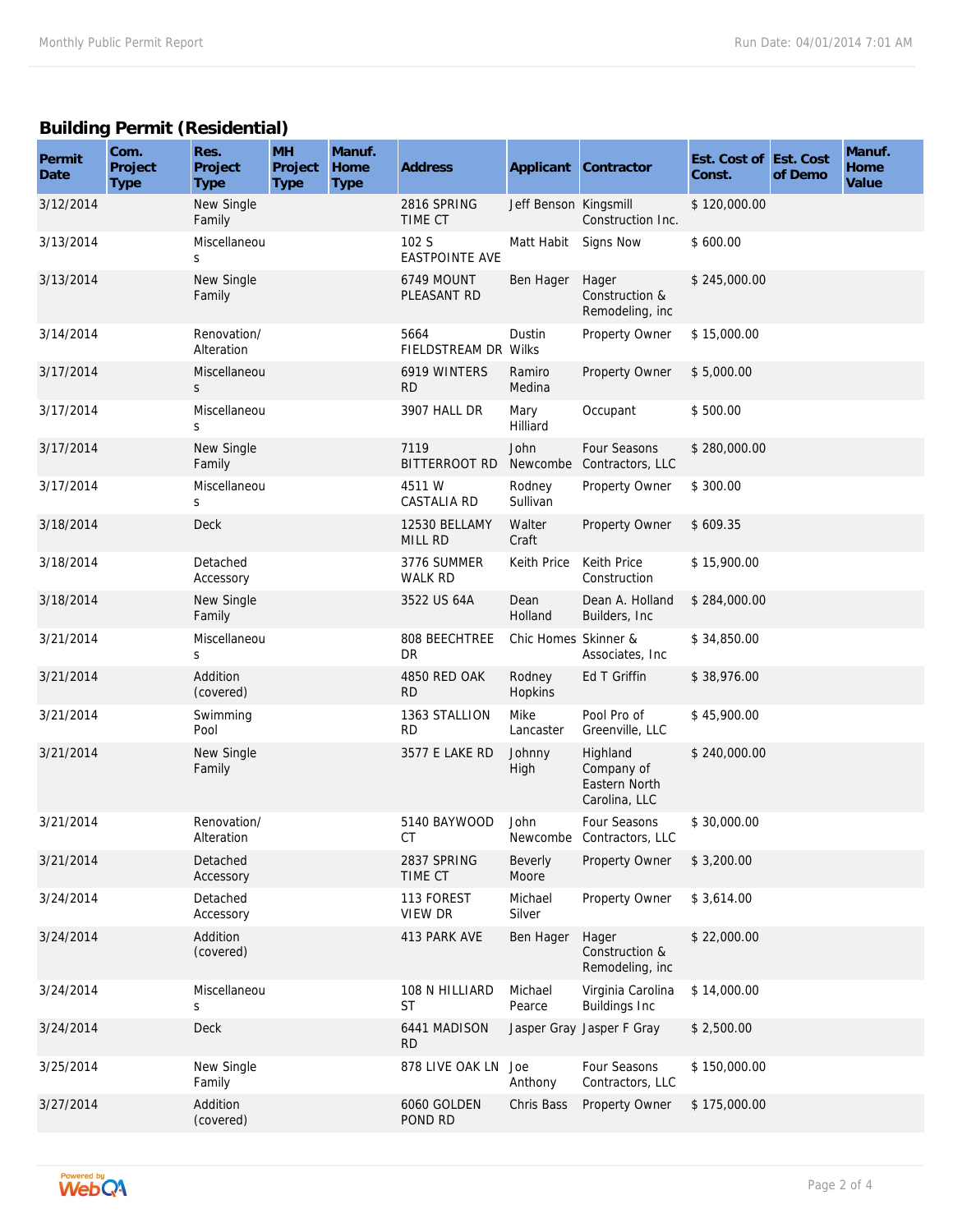### **Building Permit (Residential)**

| Permit<br>Date | Com.<br>Project<br>Type | Res.<br>Project<br><b>Type</b> | <b>MH</b><br>Project<br>Type | Manuf.<br><b>Home</b><br>Type | <b>Address</b>                       | Applicant                   | Contractor                       | Est. Cost of Est. Cost<br>Const. | of Demo | Manuf.<br><b>Home</b><br>Value |
|----------------|-------------------------|--------------------------------|------------------------------|-------------------------------|--------------------------------------|-----------------------------|----------------------------------|----------------------------------|---------|--------------------------------|
| 3/28/2014      |                         | <b>Deck</b>                    |                              |                               | <b>2827 BONES</b><br><b>ACRES CT</b> | Lisa Evans                  | <b>Property Owner</b>            | \$1,000.00                       |         |                                |
| 3/28/2014      |                         | Swimming<br>Pool               |                              |                               | 8002 BRIAR<br><b>CREEK RD</b>        | Raymond<br><b>McFarland</b> | Property Owner                   | \$45,000.00                      |         |                                |
| 3/28/2014      |                         | Detached<br>Accessory          |                              |                               | 7648 MATTIE RD                       | Bobby<br>Connie             | <b>Bobby Milton</b><br>Connie Sr | \$7,500.00                       |         |                                |
| 3/31/2014      |                         | New Single<br>Family           |                              |                               | 1687 KINGFISHER John<br>СT           | Newcombe<br>W               | Four Seasons<br>Contractors, LLC | \$300,000.00                     |         |                                |
| 3/31/2014      |                         | Detached<br>Accessory          |                              |                               | 1687 KINGFISHER John<br>СT           | Newcombe                    | Four Seasons<br>Contractors, LLC | \$20,000.00                      |         |                                |

# **Demolition**

| Permit<br>Date | Com.<br>Project<br>Type | Res.<br>Project<br><b>Type</b> | <b>MH</b><br>Project<br>Type | Manuf.<br>Home<br><b>Type</b> | <b>Address</b>                       | Applicant             | Contractor                       | Est. Cost of Est. Cost<br>Const. | of Demo     | Manuf.<br>Home<br>Value |
|----------------|-------------------------|--------------------------------|------------------------------|-------------------------------|--------------------------------------|-----------------------|----------------------------------|----------------------------------|-------------|-------------------------|
| 3/7/2014       |                         |                                |                              |                               | 3840 RED OAK<br>RD.                  | Charles<br>Strickland | Owner and<br>Occupant            |                                  | \$100.00    |                         |
| 3/18/2014      |                         |                                |                              |                               | 3621 N<br><b>HATHAWAY BLVD Patel</b> | Pankaj                | Lyons Excavation<br>$Co.$ , Inc. |                                  | \$68,956.00 |                         |
| 3/19/2014      |                         |                                |                              |                               | 1221 ANNIE LEE<br><b>WAY</b>         |                       | Ashley Bass Property Owner       |                                  | \$300.00    |                         |
| 3/26/2014      |                         |                                |                              |                               | 3697 JOYNER RD                       | Dozier                | Faye Vester Property Owner       |                                  | \$100.00    |                         |

### **Manufactured Home Permit**

| Permit<br>Date | Com.<br>Project<br>Type | Res.<br>Project<br><b>Type</b> | <b>MH</b><br>Project<br>Type | Manuf.<br>Home<br>Type | <b>Address</b>                         | Applicant                        | Contractor                     | Est. Cost of Est. Cost<br>Const. | of Demo | Manuf.<br>Home<br>Value |
|----------------|-------------------------|--------------------------------|------------------------------|------------------------|----------------------------------------|----------------------------------|--------------------------------|----------------------------------|---------|-------------------------|
| 3/5/2014       |                         |                                | <b>HUD</b>                   |                        | Singlewide 9427 GLOVER RD              | Tavarus<br>Taybron               | Eatmon Mobile<br>Home Movers   |                                  |         | \$12,000.00             |
| 3/13/2014      |                         |                                | <b>HUD</b>                   | Multi-<br>Sectional    | 4977 S HALIFAX<br><b>RD</b>            | Gary Wood                        | Wood Mobile<br>Home Movers     |                                  |         | \$29,500.00             |
| 3/14/2014      |                         |                                | <b>HUD</b>                   | Multi-<br>Sectional    | 10770<br>HORSESHOE LN                  | Charles<br>Kenneth<br>Keen       | Jackie Waddell<br>M.Hm. Movers |                                  |         | \$40,500.00             |
| 3/14/2014      |                         |                                | <b>HUD</b>                   | Singlewide             | 2412 SHERROD<br><b>RD</b>              | Tammy<br>Murray                  | Jackie Waddell<br>M.Hm. Movers |                                  |         | \$17,000.00             |
| 3/17/2014      |                         |                                | <b>HUD</b>                   |                        | Singlewide 5882 RAM LN                 | <b>John</b><br>Carlton<br>Glover | Jackie Waddell<br>M.Hm. Movers |                                  |         | \$5,000.00              |
| 3/19/2014      |                         |                                | <b>HUD</b>                   | Singlewide             | <b>5566 STONE</b><br><b>WHITLEY RD</b> | Zochary<br>Hooker                | L & L Mobile<br>Home Service   |                                  |         | \$8,500.00              |
| 3/20/2014      |                         |                                | Modular                      | Off-Frame<br>Modular   | 12733 BURGESS<br><b>RD</b>             | Lee West                         | Homes By<br>Vanderbuilt        |                                  |         | \$175,000.00            |
| 3/26/2014      |                         |                                | <b>HUD</b>                   | Singlewide             | 7040 SOUTHERN<br>NASH HIGH RD          | Jack<br><b>Bissette</b>          | Jackie Waddell<br>M.Hm. Movers |                                  |         | \$1,000.00              |